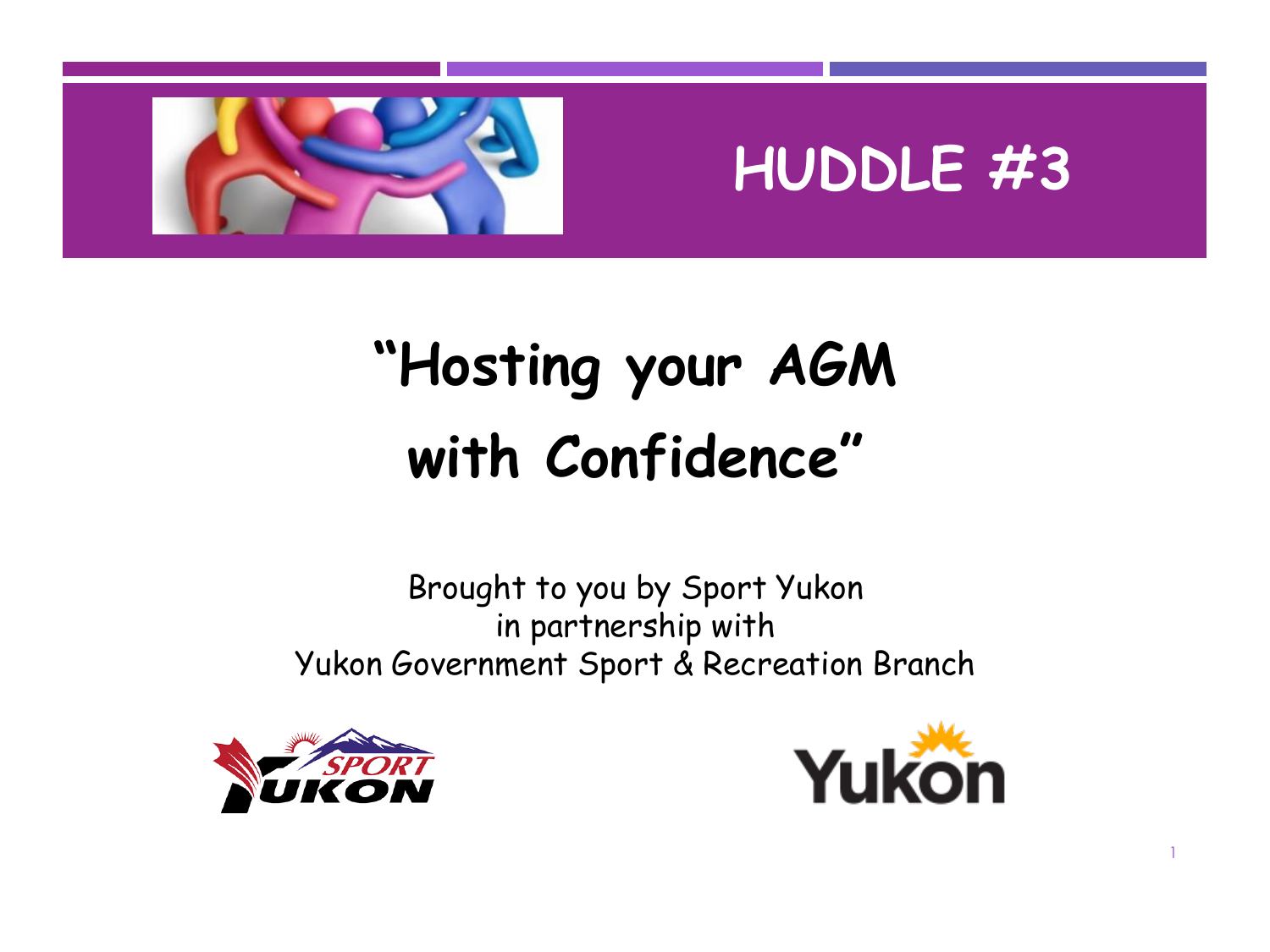## **It's AGM TIME!**



**"Okay, I think we're ready…….."**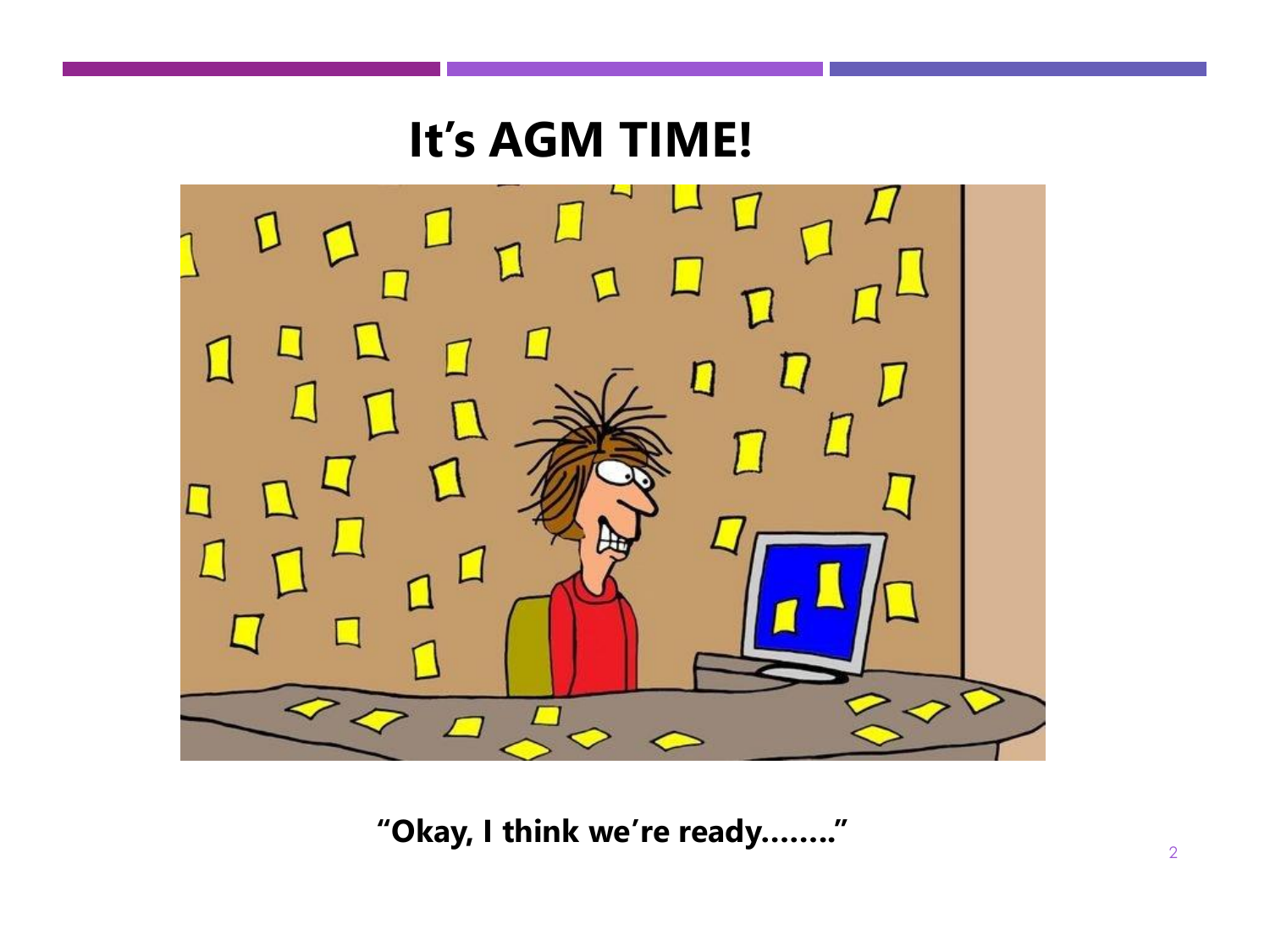# **ARE YOU READY FOR YOUR AGM?**

One of the most important responsibilities of a Non-Profit Board is to host the Annual General Meeting for the Organization's membership.

## **Goal for tonight's Huddle:**

To share information, a process and resources so you can prepare and "provide due diligence" to your membership at your Annual General Meeting.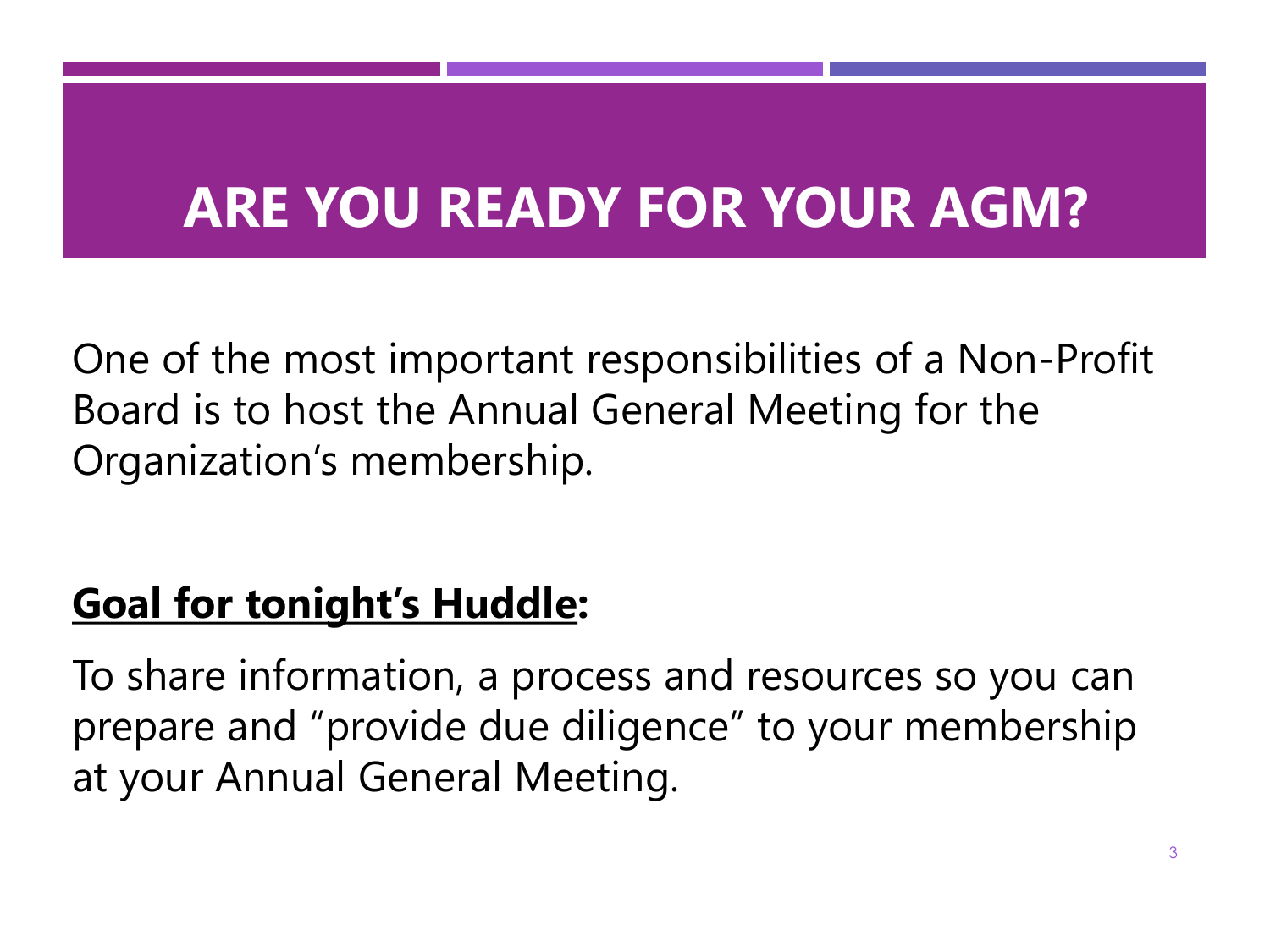# **IT'S ONLY THE AGM, WHAT COULD GO WRONG?**

**Plenty! Why some AGM's go sideways – 3 stories:** 

#### **Story #1: Who knew?**

▶ Board did not clearly understand the requirements of YG Corporate Affairs in terms of the Special Resolution related to waiving the requirement for a review by a professional accountant.

#### **Story #2: Annual General Meeting – Hijaked & Re-do**

 Board did not confidently understand YG Corporate Affairs process for revising By-laws.

#### **Story #3: Confusion reigns!**

 $\triangleright$  Board had no guidelines or policy on nomination or election procedure prior to and during the election of Officers and Directors.  $\frac{4}{4}$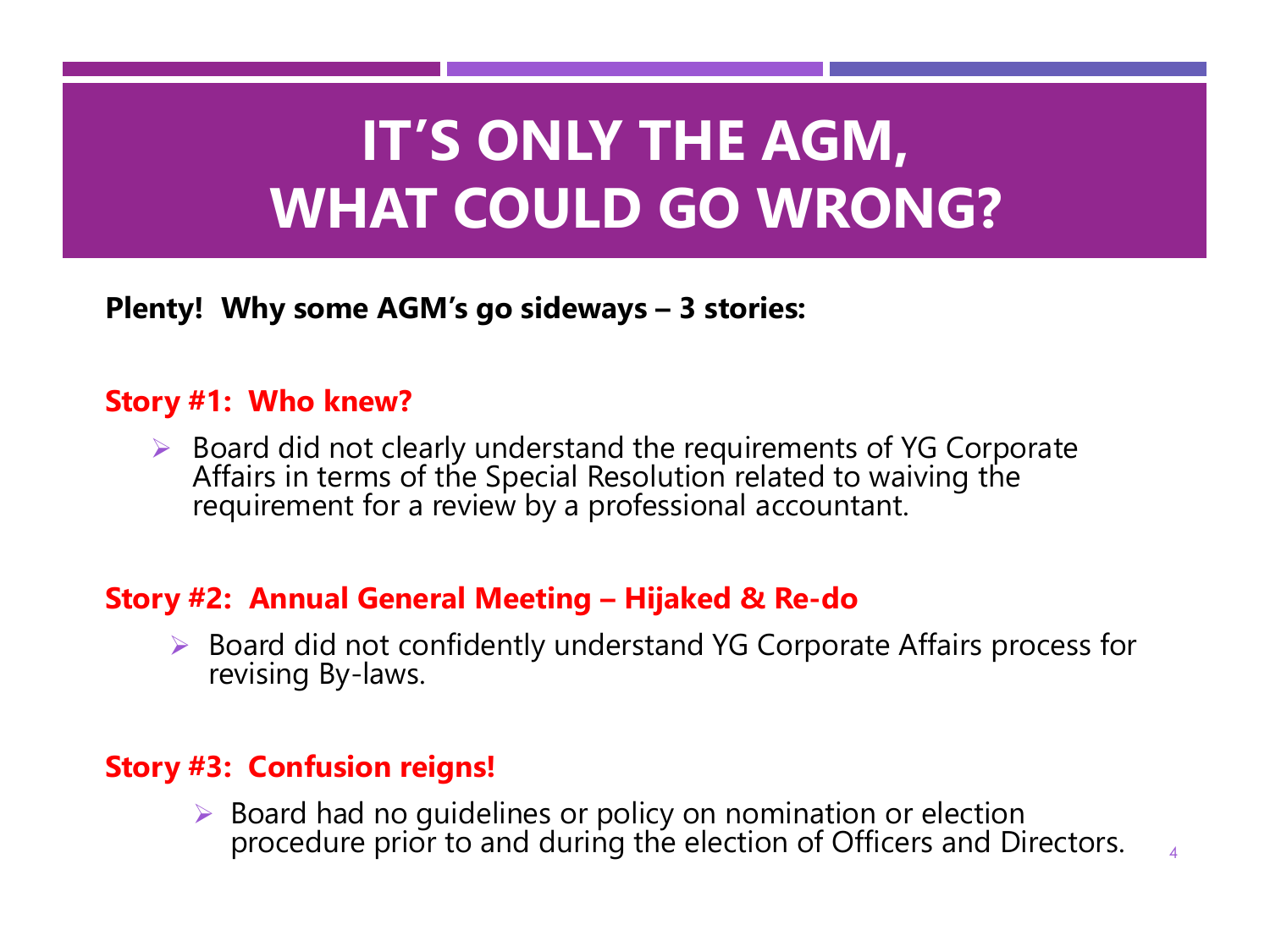#### **Hosting your AGM using the "PDF" Approach**



**Note: Resource #1 includes a very detailed checklist for each of the above.**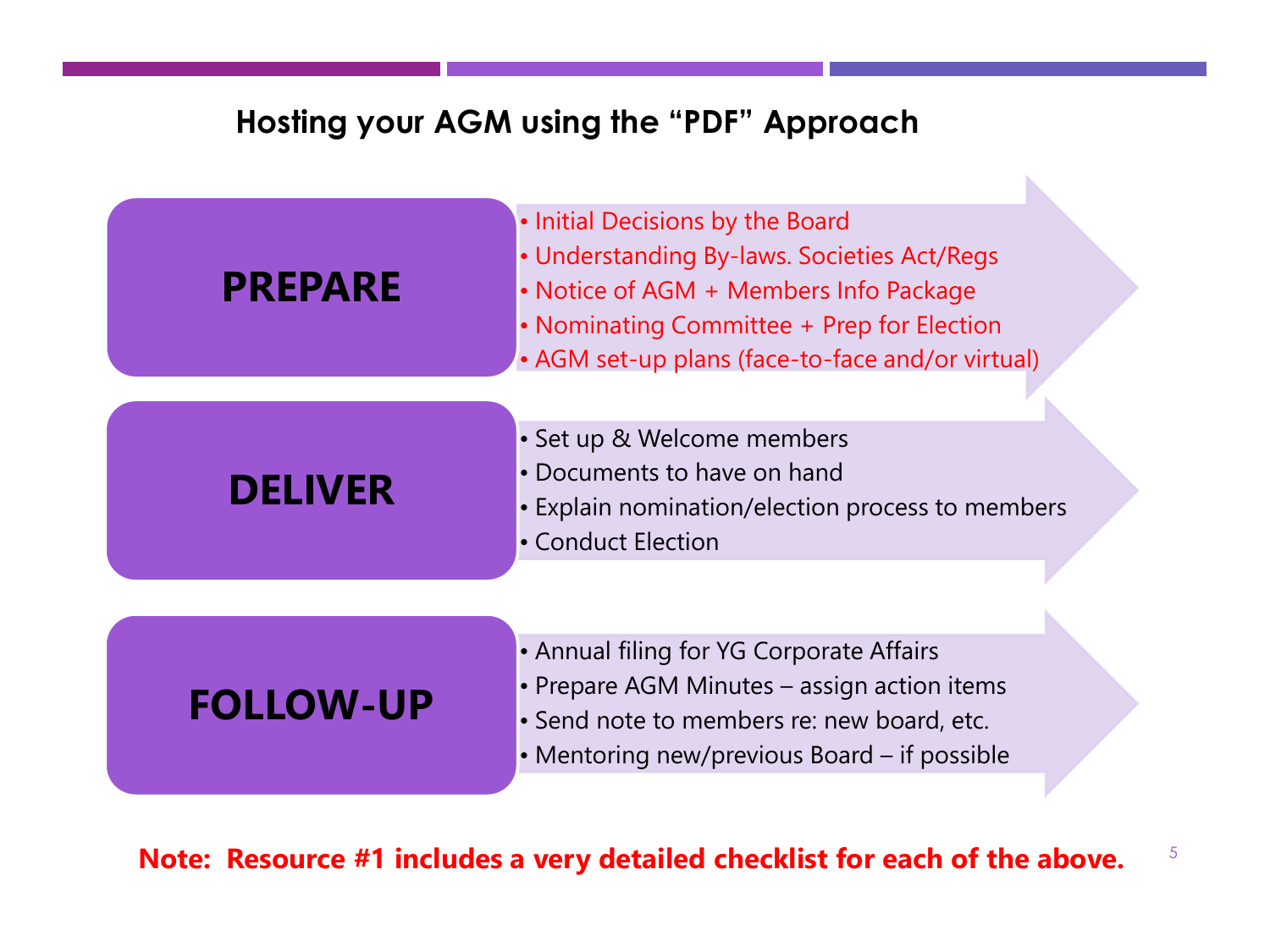### **Initial Decisions by the Board**

What are the AGM requirements (our Bylaws and Societies Regs?)

Will our AGM be face-to-face or virtual or a combination?

□ Are Special Resolutions required?

 $\Box$  Previous AGM minutes - have all action items been completed?

□ Who can we ask to conduct the Election?

□ Who can we appoint to the Nominating Committee?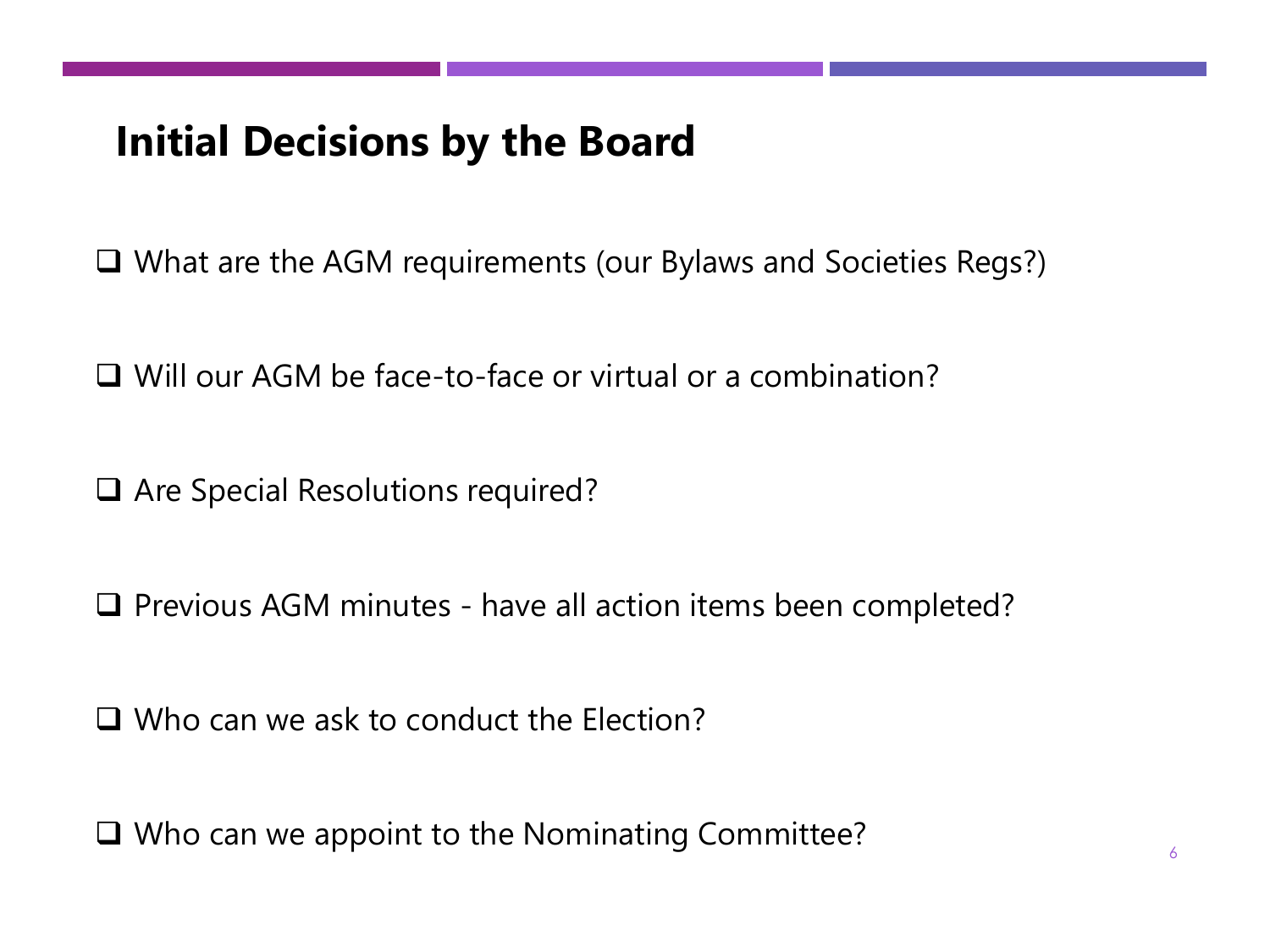$\Box$  What questions might we anticipate from the membership?

Will there be a social time after AGM (Covid-19)?

 $\Box$  Will there be a Guest Speaker(s)? If yes, who shall we invite?

□ Will there be refreshments? If yes, who will arrange?

 $\Box$  Are there any special presentations or announcements to be made? (i.e. Thank You or event coming up)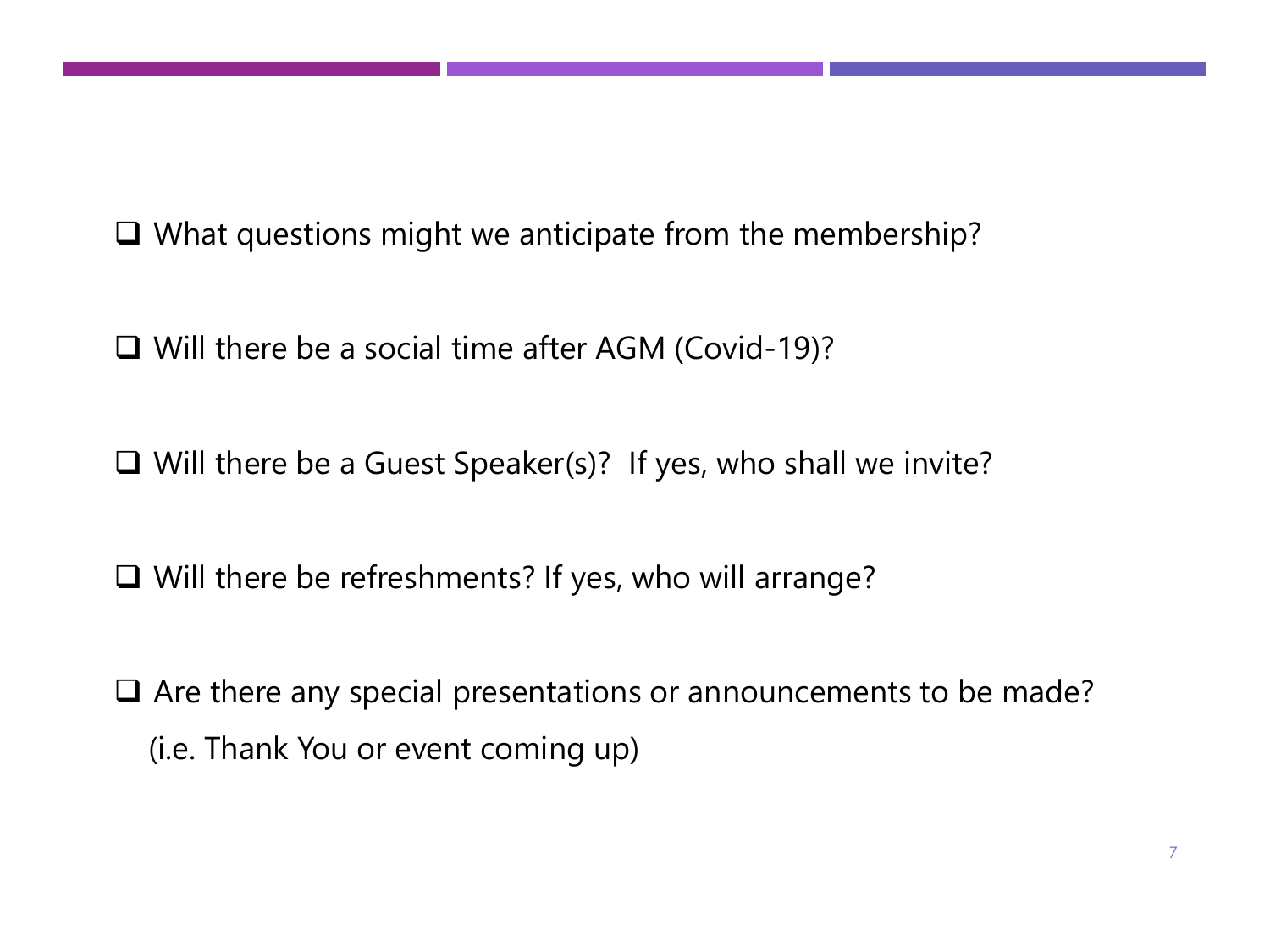**What questions might you anticipate from the membership?**

### **Example: Question related to the Financial Report**

Program Revenue 10,000 Program Expense 12,000

Members will ask: Are we losing money on our programs?

Answer: No, we have a sponsorship for program x for \$5K which is included in sponsorship, not here in program revenue.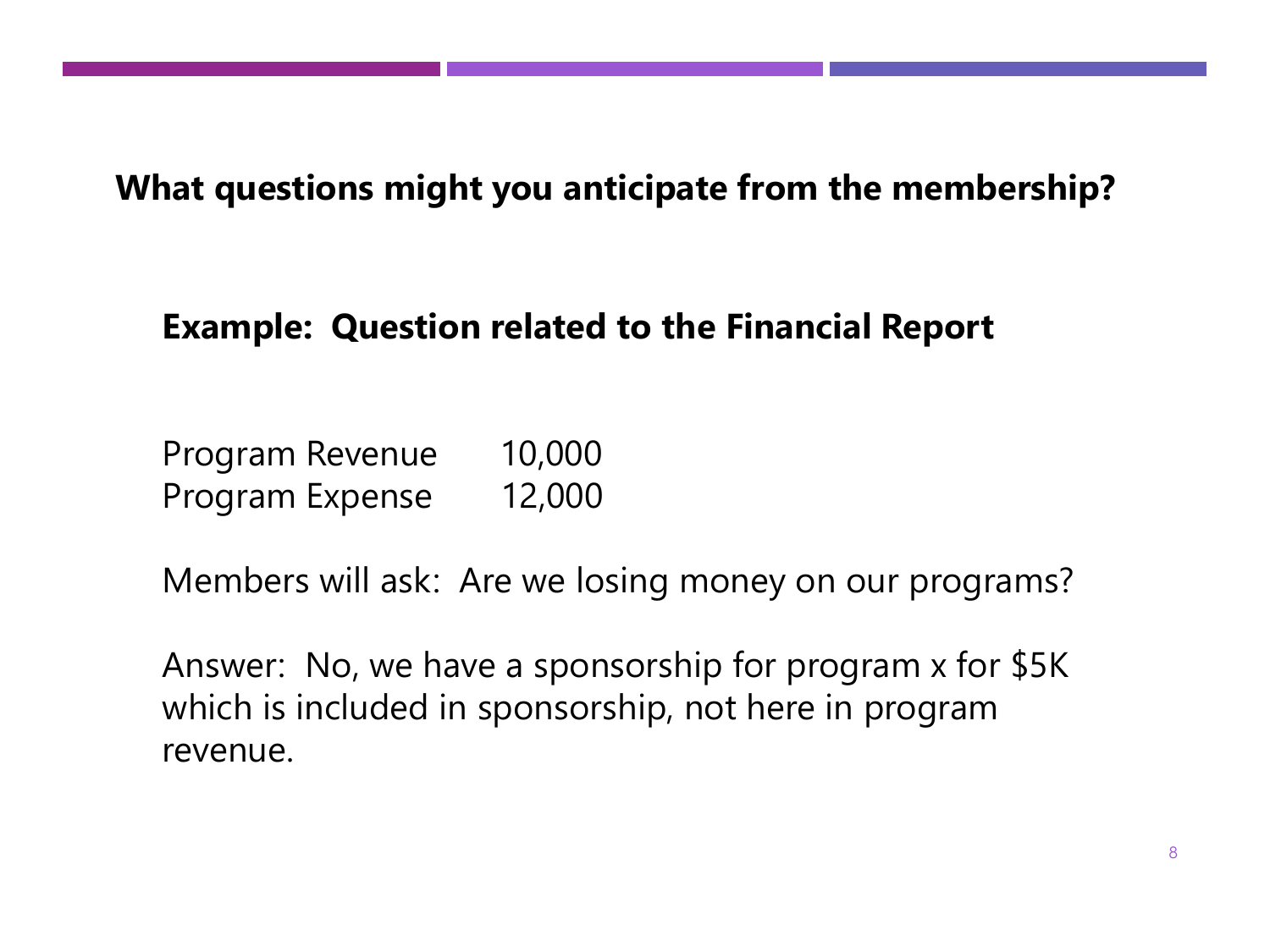### **Understanding your Bylaws and Societies Act/Regulations**

**What your Bylaws and/or Societies Regulations tell you:**

| <b>Notice to Members</b>                           | • How far in advance and what the notice should<br>say (sometimes how it should be sent).                                                            |
|----------------------------------------------------|------------------------------------------------------------------------------------------------------------------------------------------------------|
| <b>Special Resolutions</b>                         | • When they are required and what they should<br>say.                                                                                                |
| Quorum                                             | • The minimum number of members required to<br>reach quorum so that the AGM can begin.                                                               |
| <b>Agenda Items</b>                                | • What must be presented to members at the AGM. NOTE:<br>Budget does not have to be presented and approved<br>though many groups do so at their AGM. |
| <b>Board Composition</b>                           | • Officers, Number of Directors and length of term.<br>(some use other terminology)                                                                  |
| <b>Nomination &amp; Election</b><br><b>Process</b> | • The process before and during the election.<br>• Many groups do not have this in their Bylaws so should<br>develop guidelines                      |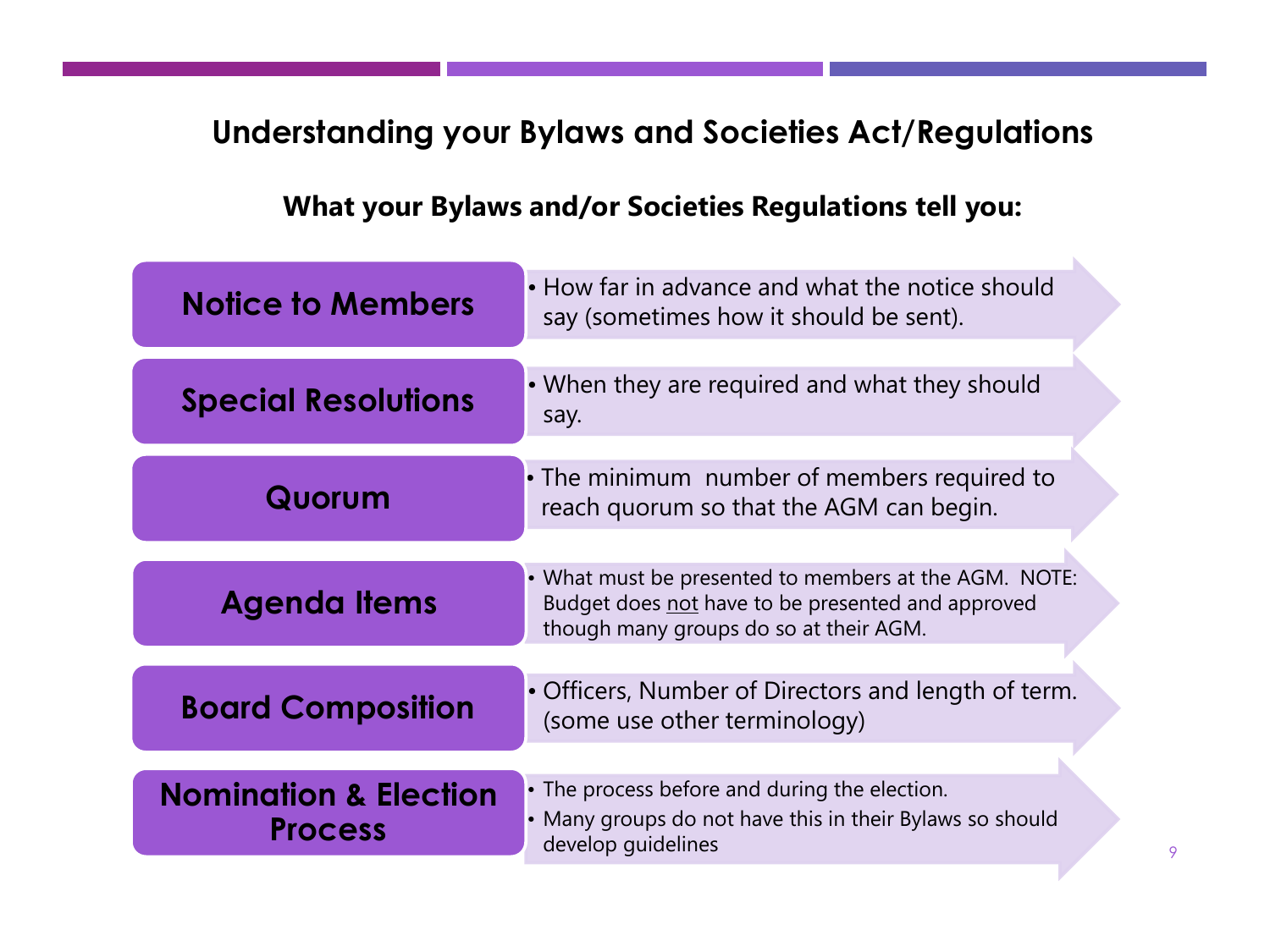# **NOTICE OF AGM: EXAMPLE**

### **Sent to all ERA members via email:**

### **Notice of 2021 Annual General Meeting**

This is the official notice 21 days in advance of the set date for the 2021 Annual General Meeting for **ElderActive Recreation Association (ERA)**. For those unaware, as a not-for-profit registered under the Societies Act, an Annual General Meeting must be held within 4 months of the last date of the fiscal year (which for ERA is March 31 of every year).

**Who**: All current 2021 ElderActive members (if you received this email, you are a 2021 member

**What**: Annual General Meeting to pass two special resolutions and elect board members.

**When**: Wednesday May 19th 2021, 10:00am - 12:00pm

**Where**: Canada Games Centre, Flexihall **OR** Zoom Video/Tele Conference

**Quorum**: As we currently have ~460 members, our quorum is currently 46 members at this meeting. Unfortunately there are no proxy votes allowed, so please mark your calendars and stay tuned for the registration email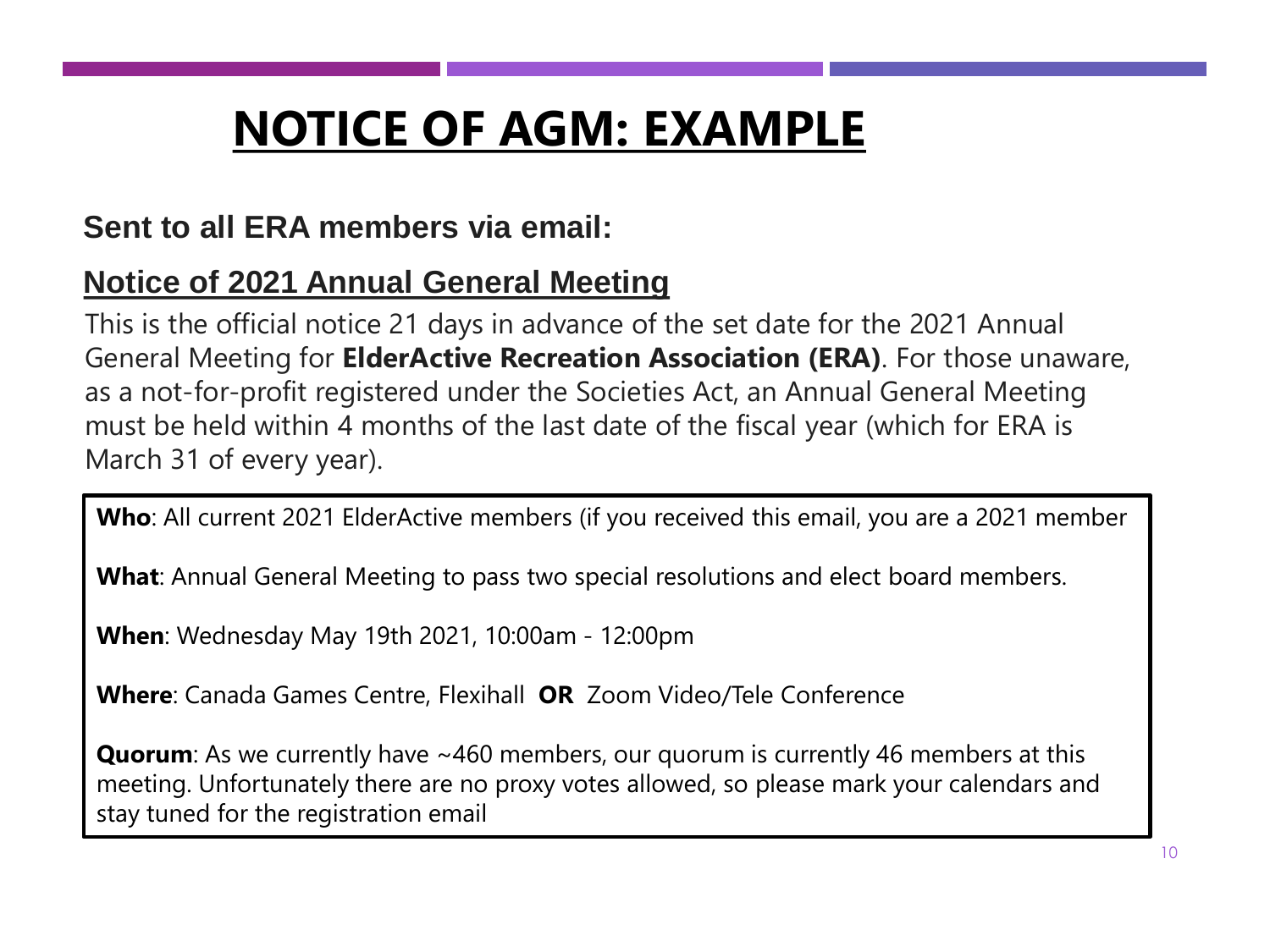### **Special Resolutions**

#### **1. Membership Fees**

Pursuant to Bylaw clause 5, subsection (b) which states "The annual membership dues shall be determined at the Annual General Meeting", it is resolved that:

"The annual membership dues for the 2022 year shall be as follows: \$30.00 for members in Whitehorse and within 100 km of Whitehorse; and \$20.00 for community members living more than 100 km from Whitehorse."

#### *Note to Members: this represents NO CHANGE from the 2021 annual membership dues rates. The membership year is January 1 to December 31.*

#### **2. Waive requirement of accountant**

Pursuant to clause 22(1)b of the Societies Regulations, it is resolved that ElderActive Recreation Association waives the requirement to have an accountant for the fiscal year ending March 31st, 2022.

*Note to Members: ERA appointed an accountant to complete a financial review for 2018- 2019. The board is confident in ERA's financial process currently in place, and monitors/reviews/approves financials monthly with an external bookkeeper.*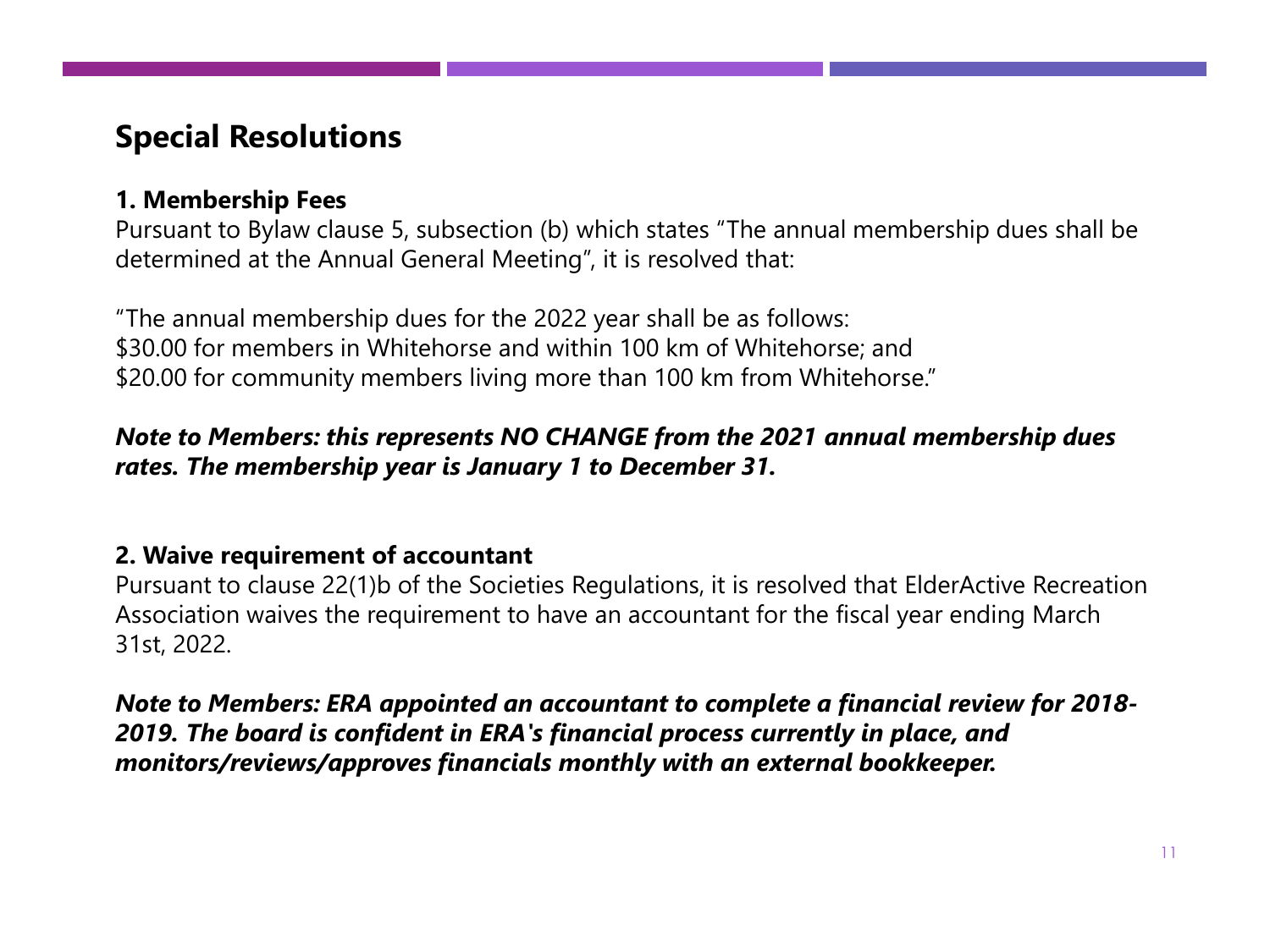### **Elections**

More information will be sent with the 2021 AGM package regarding nominees for the following positions on the ERA board:

- 1. President
- 2. Vice President
- 3. Three (3) two-year directors

Registration for both in-person and zoom (video/phone conference) options as well as meeting documents will be sent in the coming days.

Stay tuned,

ElderActive Recreation Association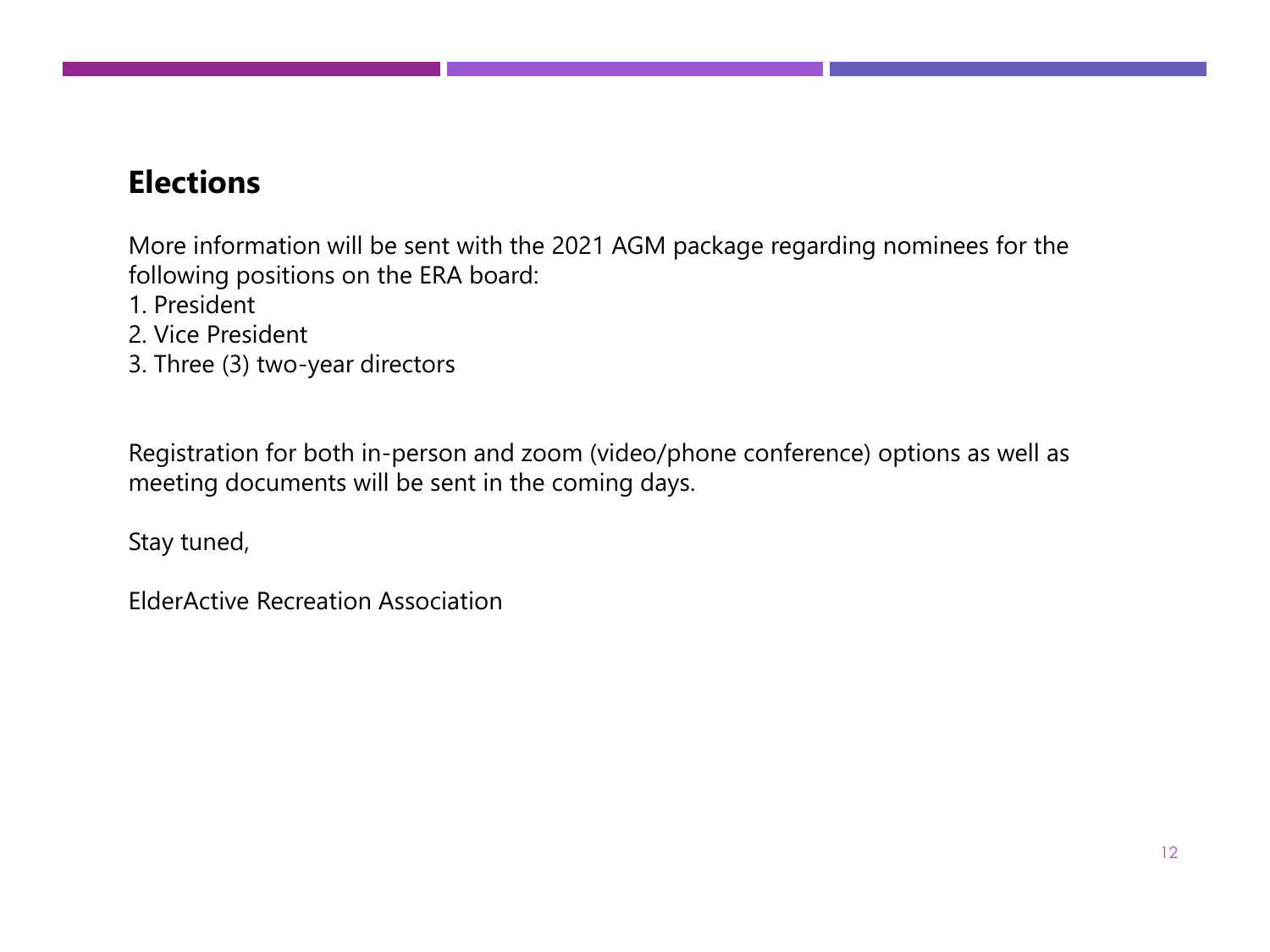### **Registration is open for the 2021 AGM (Membership Info Pkg)**

We are gearing up for the 2021 AGM that will be hosted similarly to the 2020 AGM, but this time on schedule with our fiscal year-end.

We have made the AGM documents, including 2020-2021 financials, available on our website by clicking [HERE.](https://u14745508.ct.sendgrid.net/ls/click?upn=eHLQArZUDjuacNjPY-2FkEBzA5MC4aKMAVgiMPLPGw5gDmwgUzYfSSv9rsRGs1HamP4S3n_ZFQpIvrDXkhxBsuG17Ccgri-2FUqeOvEUve-2B-2B0qoYkYBixzRmAH1XrhhEbDMn9CCn8QqggrhZy8IFA-2FhZHxm1QvV12oMdTZc3gkns7-2FJ9bIfyQ2k-2F20B58Q3n5MYqu4fGp8pcsbv-2FJmE8PgiCFBVS3ww0uC-2Fevn-2BWG-2FxpVBiwctRuuzigDSvkL3PPBQlg5I1rCryAyQtmD4pBIJMpn2RDl6r5lpRyfXP0Qnd5SwQi0EySxVJ9PnYjaW7onineZ3Unf5ZfCRvmirGYOE7mQ272tPKAoUXyBqjH8-2BEh-2FXrFl7GaqHmGm19xZ4Kqm8Hn9n5JAc-2B9q0e-2F1M5QVqAtZfbk7Nmq5cF1x6gg-2FGr7H6THVMH9DwmYncbtCBu3P6LMiRgnEM2LrpB2eL7qbVzRezVn9ERCcuLeqPnRJv8y7cYVKAyHweyLwzvaehoVkLr190wlm-2Fe-2FsCm8e2WViZDocxRDVCR6naPL-2B3TE5l01PRkN0dww-3D) Please read through this material. We appreciate any questions you may have, and we have included a section in the registration to input your questions so that we are better prepared to answer them. *(Note: Nomination information was provided here)*

To register for one of the two options available, please click one of the buttons below. We would appreciate members register as soon as possible to ensure we are on track for achieving quorum, which at time of writing is 46 members

Who: All current 2021 ElderActive members (if you are receiving this email, you are a member) What: AGM for regular business, to pass two special resolutions, and elect board members. When: Wednesday May 19th 2021, 10:00am - 12:00pm Where: Canada Games Centre, Flexihall OR Zoom Video/Tele Conference **[2021 AGM Documents available on the ElderActive](https://u14745508.ct.sendgrid.net/ls/click?upn=eHLQArZUDjuacNjPY-2FkEBzA5MC4aKMAVgiMPLPGw5gDmwgUzYfSSv9rsRGs1HamPLAuo_ZFQpIvrDXkhxBsuG17Ccgri-2FUqeOvEUve-2B-2B0qoYkYBixzRmAH1XrhhEbDMn9CCn8QqggrhZy8IFA-2FhZHxm1QvV12oMdTZc3gkns7-2FJ9bIfyQ2k-2F20B58Q3n5MYqu4fGp8pcsbv-2FJmE8PgiCFBVS3ww0uC-2Fevn-2BWG-2FxpVBiwctRuuzigDSvkL3PPBQlg5I1rCryAyQtmD4pBIJMpn2RDl6r5lpRyfXP0Qnd5SwQi0EySxVJ9PnYjaW7onineZ3Unf5ZfCRvmirGYOE7mQ272tPKAoUXyBqjH8-2BEh-2FXrFl7GaqHmGm19xZ4Kqm8Hn9n5JAc-2B9q0e-2F1M5QVqAtZfbk7NmYTJpM1-2F03Zv7TcSxQ20GfE0ROTfr2bOJNLy6hMu5KtI42RAS5pgsMkLf6A46vxyDNfpg4M3IdbdsVqoKI8o0z-2BljzCemeeKDtw45yJnljUe3kIQn2zLIP7P8aCjPeHbNgoXy2QZWVnhxndtt0MzD8-3D) website by clicking HERE**

**[Click Here for in-person registration](https://u14745508.ct.sendgrid.net/ls/click?upn=7omoEkKB0ln27uMvoRZYZWxN7-2BSvxNuUi6oTXbJeeIZSLiEL46A9-2BK2Ogzghtaqezc7TqBGG-2F7gYechEOJSc40aLbxj4J3HYy8hxGZz4PLgW76aRwF-2Bm9mL514lFwcHJn3tu8495U1jI3LpuPs0A-2FyYPGWwdoqZ8oApavYjU4dU-3DAxr6_ZFQpIvrDXkhxBsuG17Ccgri-2FUqeOvEUve-2B-2B0qoYkYBixzRmAH1XrhhEbDMn9CCn8QqggrhZy8IFA-2FhZHxm1QvV12oMdTZc3gkns7-2FJ9bIfyQ2k-2F20B58Q3n5MYqu4fGp8pcsbv-2FJmE8PgiCFBVS3ww0uC-2Fevn-2BWG-2FxpVBiwctRuuzigDSvkL3PPBQlg5I1rCryAyQtmD4pBIJMpn2RDl6r5lpRyfXP0Qnd5SwQi0EySxVJ9PnYjaW7onineZ3Unf5ZfCRvmirGYOE7mQ272tPKAoUXyBqjH8-2BEh-2FXrFl7GaqHmGm19xZ4Kqm8Hn9n5JAc-2B9q0e-2F1M5QVqAtZfbk7NmZD-2BpgIUTJHkHDgPzhJB8XFj24-2BT3YsiwzHnJ91IpFoHlrKE3Dx5fdpw4-2FAZ0pc4Ogj2y5FuJNN6scvlGYamUaDNVaVB27l96hMBUtL5ikddYnIqURV3QzXBgCkbrXMSsu7G6562xRYBdZTtwILkBY-3D) [Click Here for Zoom video/phone registration](https://u14745508.ct.sendgrid.net/ls/click?upn=7omoEkKB0ln27uMvoRZYZbEGB7iwP22noOW-2FC9qKTswEIHqR1649hCJH1iLIQTsqGlaYc8Posz6WRdGTfanWm-2FwgenZSRnbJlyoJ8hrMuJdSGic6-2FVFsrpnsgyeoqNFTfXqZ_ZFQpIvrDXkhxBsuG17Ccgri-2FUqeOvEUve-2B-2B0qoYkYBixzRmAH1XrhhEbDMn9CCn8QqggrhZy8IFA-2FhZHxm1QvV12oMdTZc3gkns7-2FJ9bIfyQ2k-2F20B58Q3n5MYqu4fGp8pcsbv-2FJmE8PgiCFBVS3ww0uC-2Fevn-2BWG-2FxpVBiwctRuuzigDSvkL3PPBQlg5I1rCryAyQtmD4pBIJMpn2RDl6r5lpRyfXP0Qnd5SwQi0EySxVJ9PnYjaW7onineZ3Unf5ZfCRvmirGYOE7mQ272tPKAoUXyBqjH8-2BEh-2FXrFl7GaqHmGm19xZ4Kqm8Hn9n5JAc-2B9q0e-2F1M5QVqAtZfbk7Nh1DxJRDtLScNxhfEpnQVEXlColt5chMFFu9YkmhQ2KxJ5yCcRpjdYg7azmdVC-2BsCMDnn0Eu4IDnUtE5xQ78oOpxrtXK-2BxjXSvGlrsvW5Z-2Fj9XljzzxvivGbvZH75ucnnaVX9EQOCd2Yzul2RFO81CM-3D)**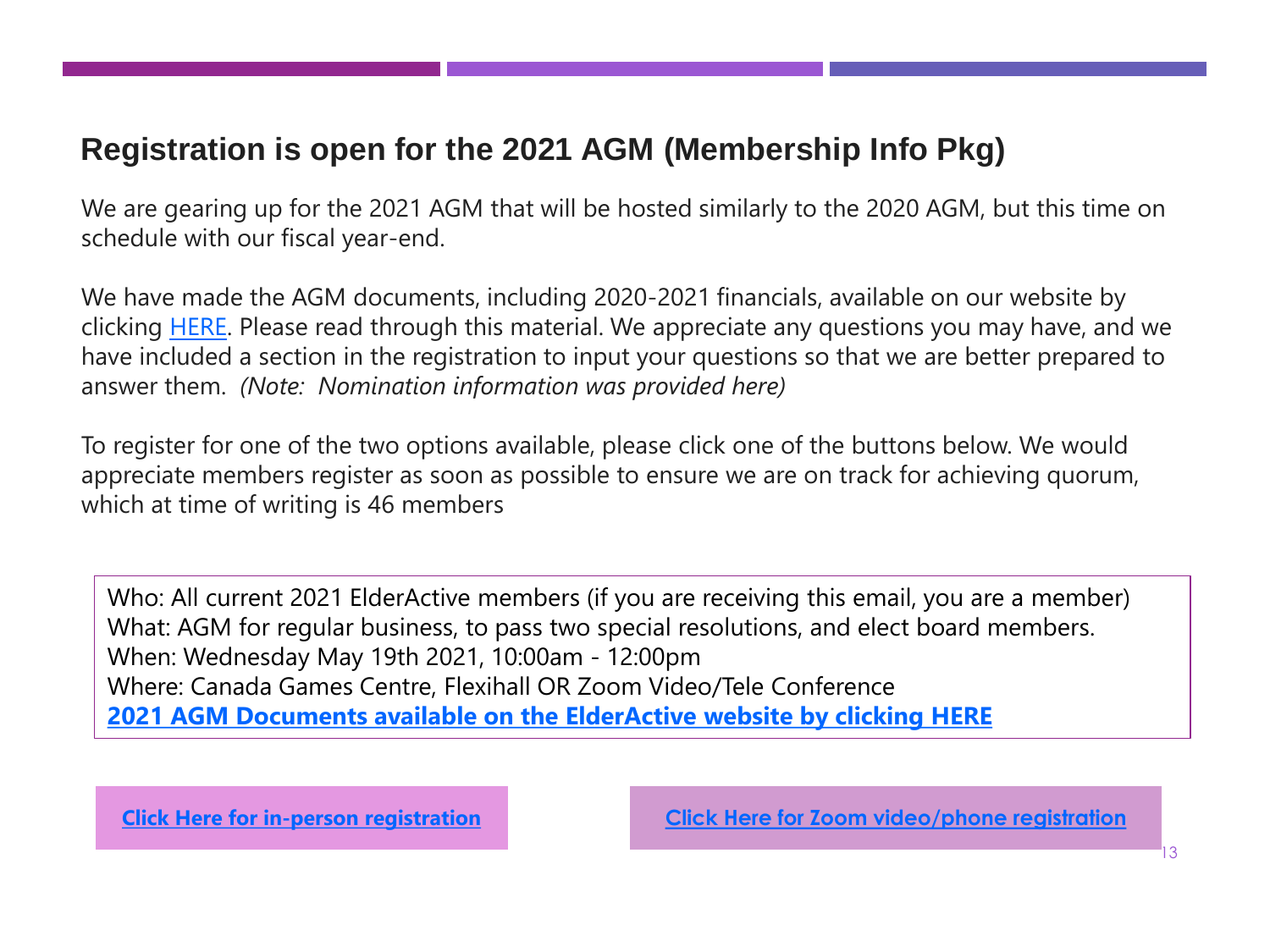#### **Hosting your AGM using the "PDF" Approach**



**Note: Resource #1 includes a very detailed checklist for each of the above.**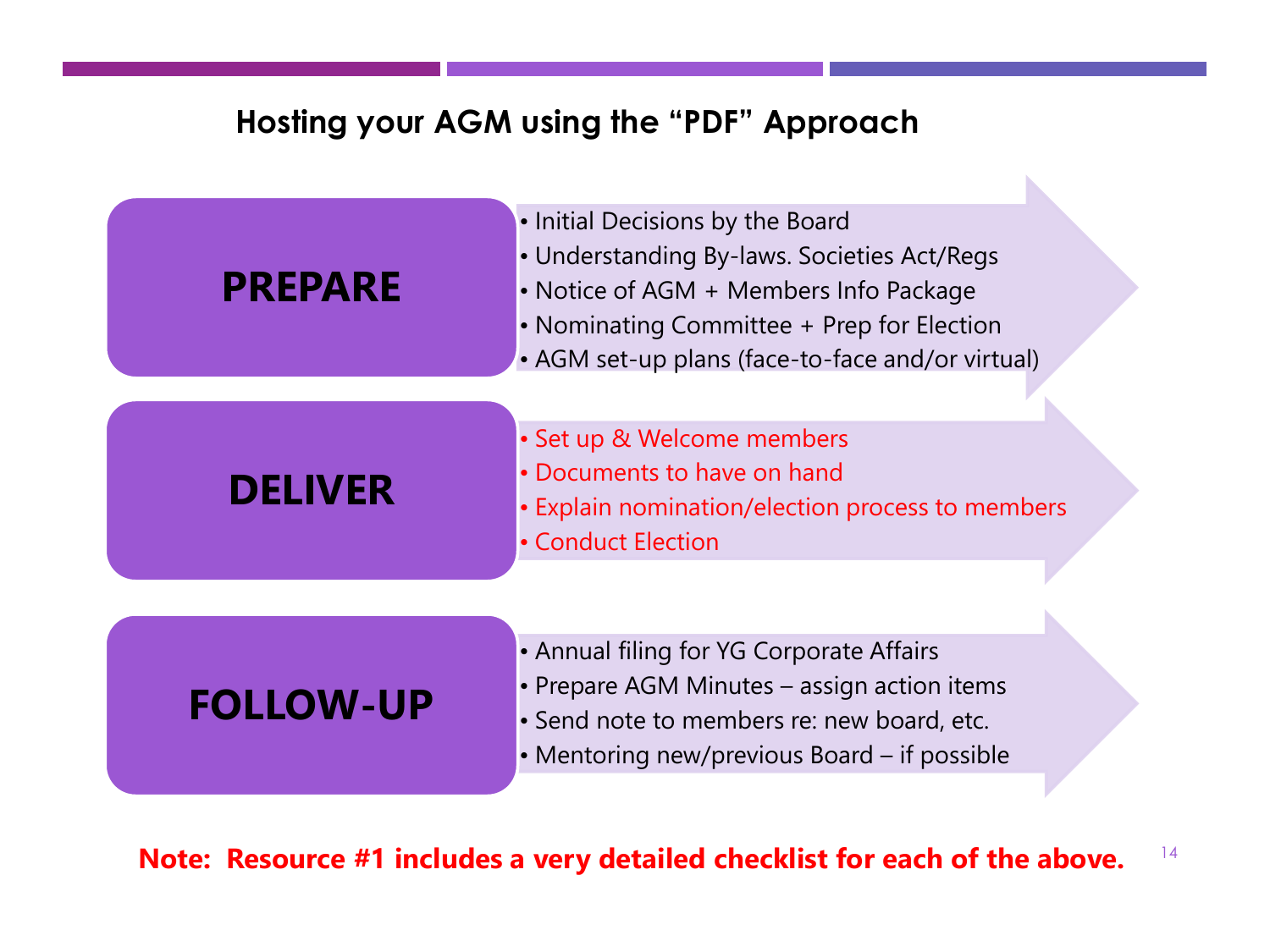## **DELIVER YOUR AGM:**

- ▶ Set up & Welcome members
- Guest Speaker
- $\triangleright$  Documents to have on hand
- $\triangleright$  Explain nomination/election process to members
- $\triangleright$  Conduct Election (Story #4 Help!)
- $\triangleright$  Special presentations and/or announcements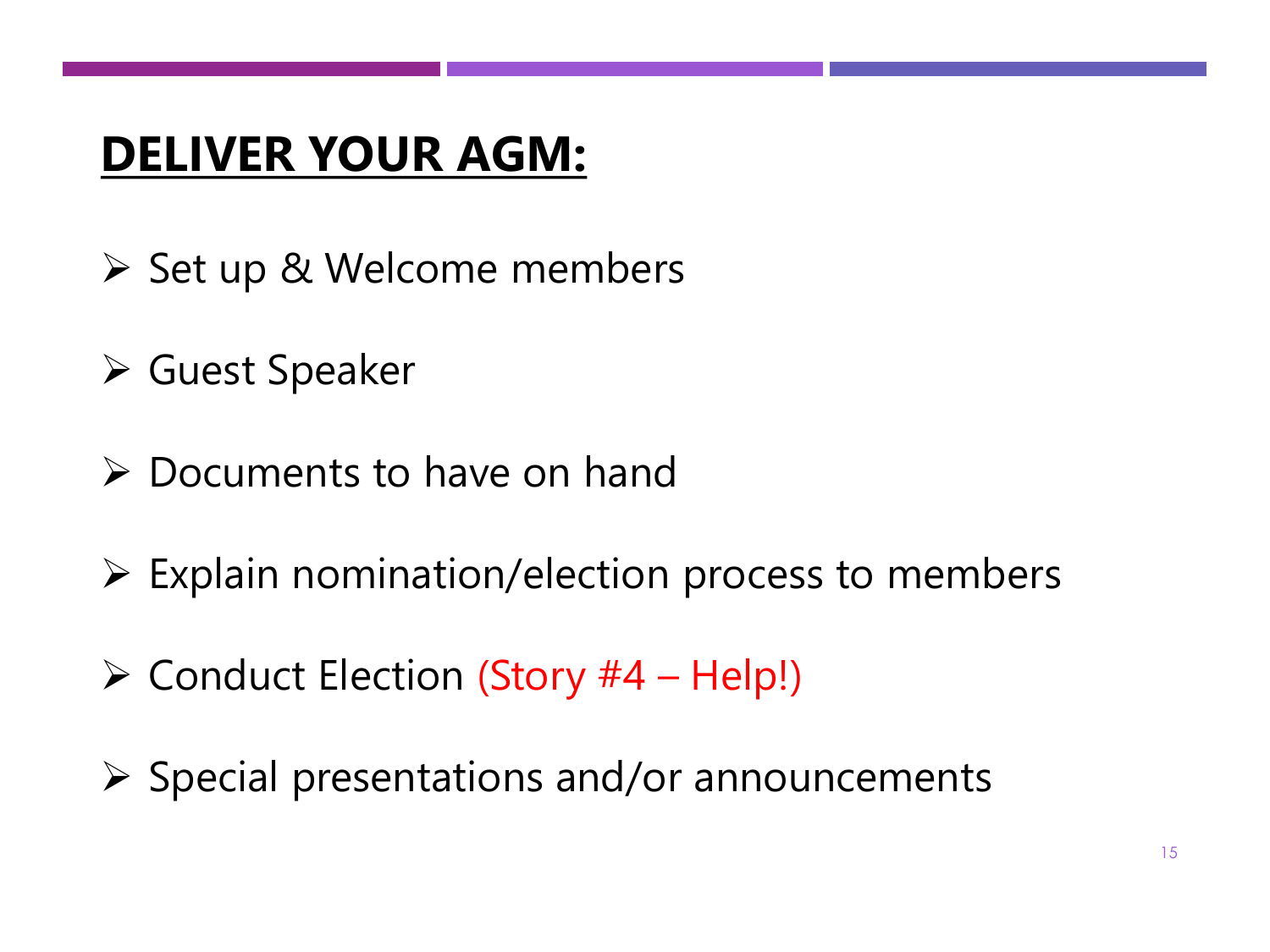#### **Hosting your AGM using the "PDF" Approach**



**Note: Resource #1 includes a very detailed checklist for each of the above.**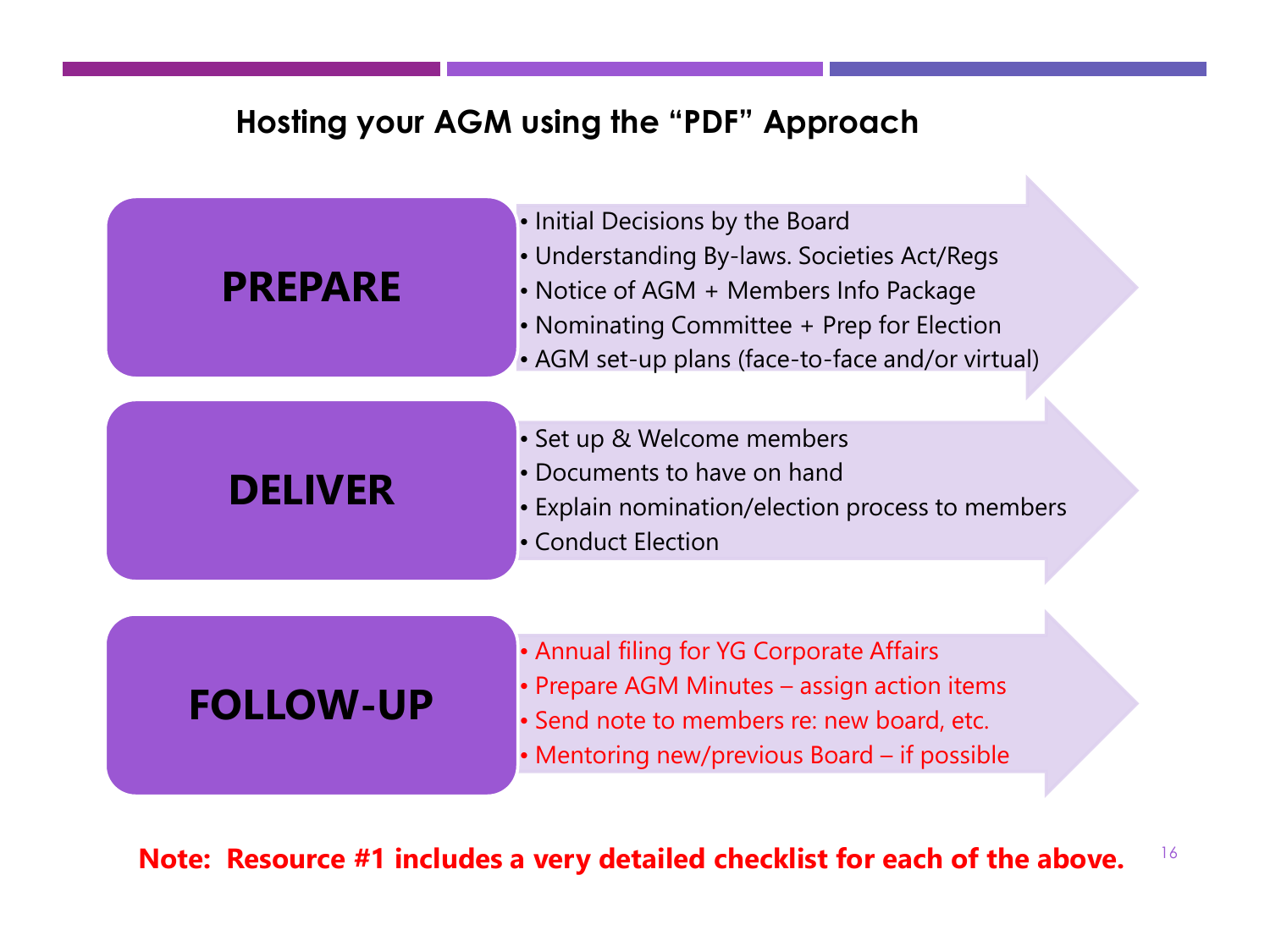# **FOLLOW-UP:**

- Annual filing for YG Corporate Affairs
- $\triangleright$  Prepare AGM Minutes assign action items
- $\triangleright$  Send note to members re: new board, etc.
- $\triangleright$  Mentoring new/previous Board if possible

…. and finally…. breathe a sigh of relief. It's done for another year!!